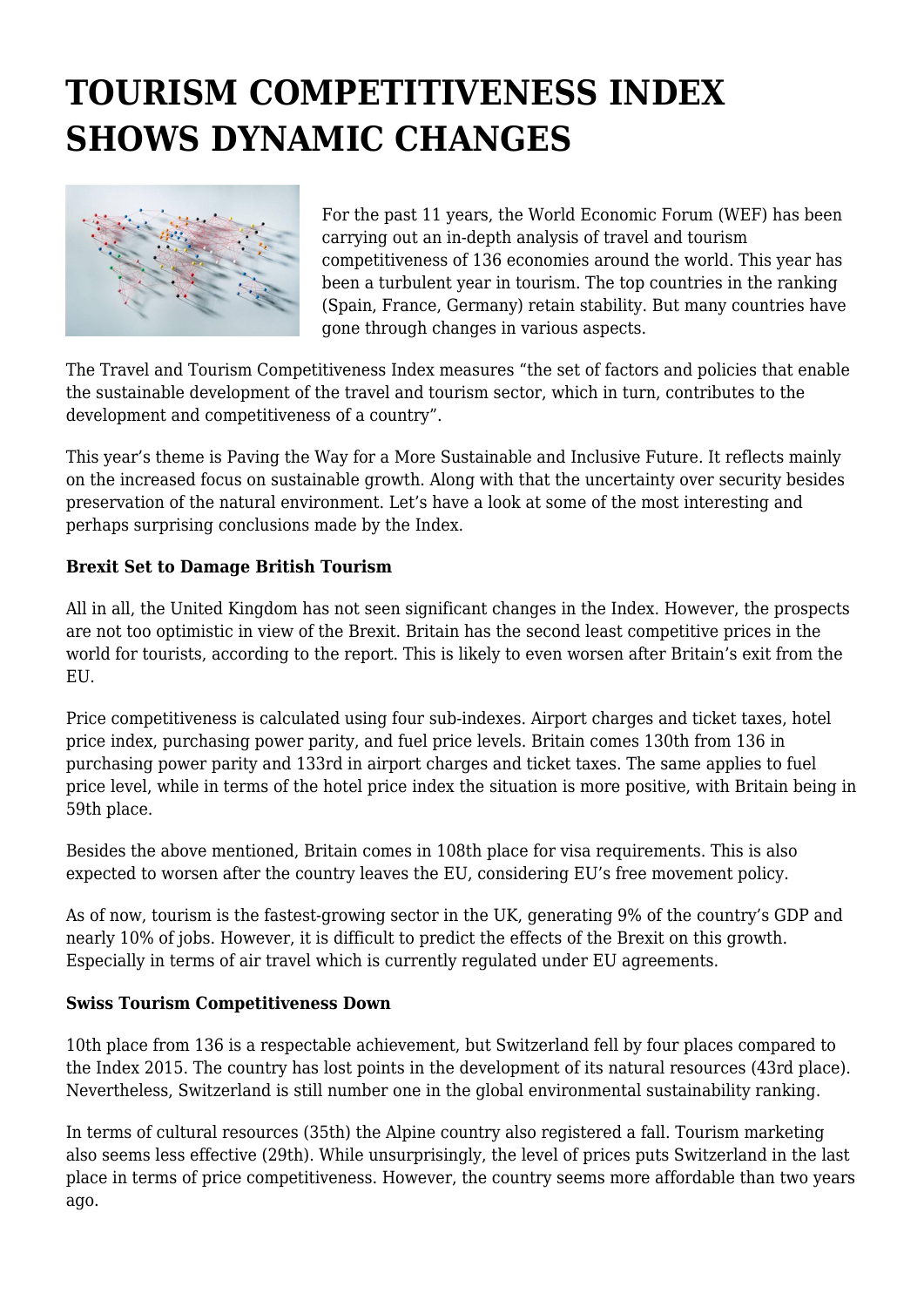Swiss competitiveness also suffered from barriers to hiring foreign labor (61st) and weak efforts in terms of openness (30th). For the authors, Switzerland would thus have everything to gain by improving its natural and cultural resources and relax its visa policy.

But there are also positives. The benefits for foreign visitors include the presence of skilled workers (3rd) as well as quality road (4th) and airport (11th) infrastructure. Tourist services are considered "extremely well developed", which is why Switzerland stands in 6th place in this aspect.

### **Inefficiency and Bureaucracy Hindering Italian Tourism**

Italy is still a dream destination in the world of tourism, as it stands 8th in the Index of tourism competitiveness. The country has "exceptional" cultural heritage (5th), natural resources (12th), and excellent infrastructure (11th). But it is afflicted by an incurable disease.

In terms of prioritization of travel & and tourism Italy fell by 10 positions to 75th place. Mainly because of the lack of commitment from the government and weak marketing strategies.

Moreover, factors such as terrorism play a role. Besides an unfavorable business environment, pervasive bureaucracy, and an inefficient legal framework. All of this puts Italy in 121st place in terms of "Business environment". The country is also embarrassingly losing a lot in terms of health and hygiene (30th place) and technology (37th).

### **Ukraine Suffers Considerable Fall**

Ukraine is ranked 88th out of 136 countries in the Index. This represents a fall by 10 places compared to 2013. In 2015, Ukraine was not a part of the ranking, due to "incomplete information" about the country. Meanwhile Ukraine's eastern neighbor Russia is ranked 43rd in the Index.

**It is alarming to say the least that Ukraine is located next to countries such as Guatemala, Tunisia, Macedonia and Honduras in the tourism competitiveness ranking.** The country is lacking most in terms of safety and security. In this aspect, it is ranked 127th. While the Ukrainian business environment is 124th according to the Index. There are few positives to be seen, for example health and hygiene, where the Eastern European country ranks 8th.

## **Tourism Competitiveness – Top 10 Countries**

- 1/ Spain
- 2/ France
- 3/ Germany
- 4/ Japan
- 5/ United Kingdom
- 6/ United States of America
- 7/ Australia
- 8/ Italy